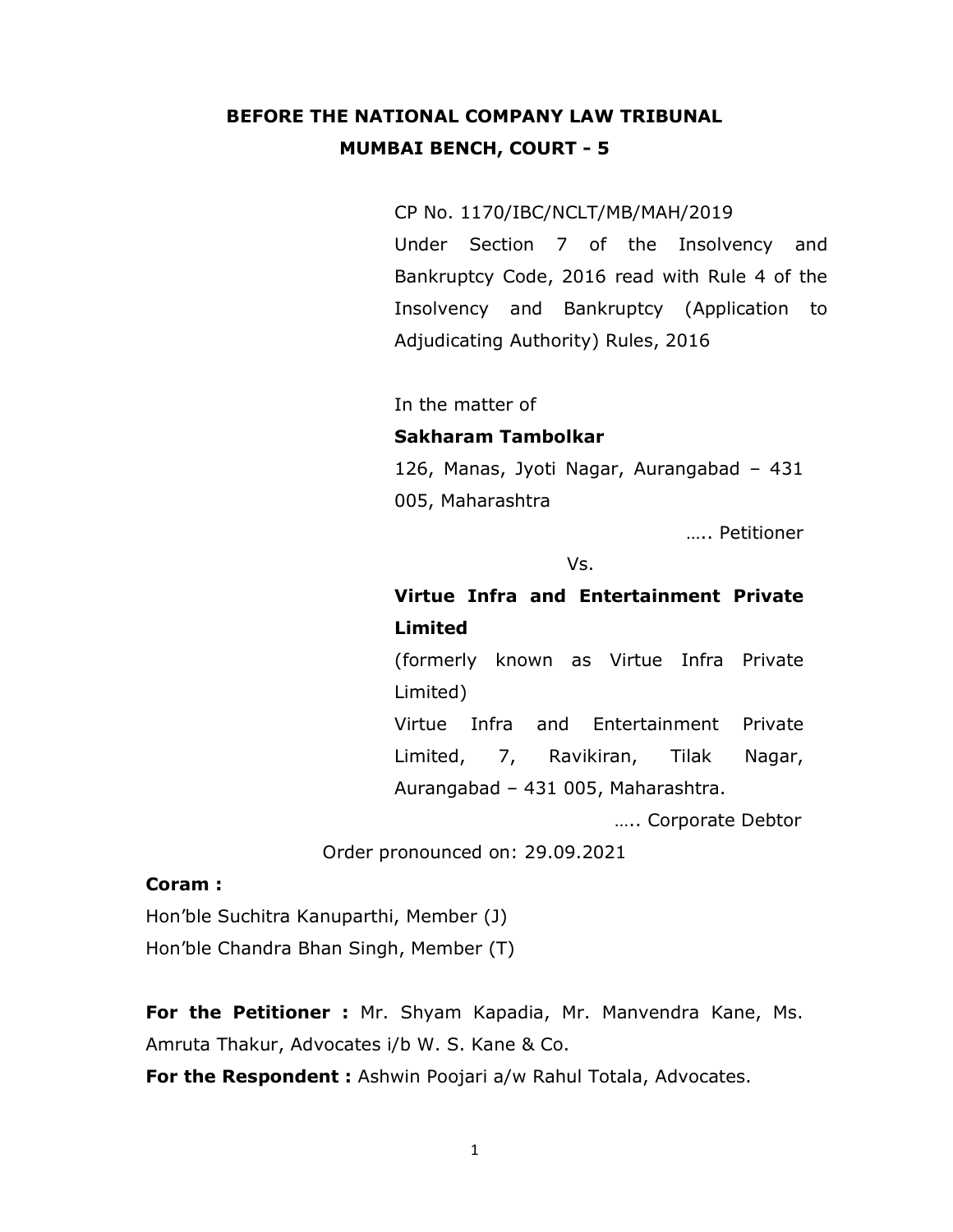Per: Chandra Bhan Singh, Member (T)

### ORDER

1. The Petitioner/Applicant viz. 'Sakharam Tambolkar' (hereinafter as Petitioner) has furnished Form No. 1 under Rule 4 of the Insolvency and Bankruptcy (Application to Adjudicating Authority) Rules, 2016 (hereinafter as **Rules**) in the capacity of "Petitioner" on  $15.03.2021$  by invoking the provisions of Section 7 of the Insolvency and Bankruptcy Code (hereinafter as **Code**) against 'Virtue Infra and Entertainment Private Limited' (hereinafter as 'Corporate Debtor').

2. In the requisite Form, under the head "Particulars of Financial Debt" the total amount of loan provided is stated to be Rs. 1,09,00,000/-, and the amount claimed to be in default is Rs. 2,66,18,563/- including interest.

### BRIEF HISTORY OF THE CASE

3. In the year 2010-11, the Petitioner provided a hand loan to the Corporate Debtor a sum of Rs. 1,09,00,000/- in following manner:

| Date       | Amount            |
|------------|-------------------|
| 18.12.2010 | Rs. 20,00,000/-   |
| 18.12.2010 | Rs. 2,00,000/-    |
| 27.12.2010 | Rs. 50,00,000/-   |
| 28.12.2010 | Rs. 37,00,000/-   |
| Total      | Rs. 1,09,00,000/- |

4. The entire principal amount of Rs. 1,09,00,000/- is in default as the Corporate Debtor failed to repay the loan including interest @18% p.a. up to December 2018 amounting to Rs. 2,66,18,563/- to the Petitioner.

5. The Petitioner submits that the claim with respect to the hand loan of Rs. 1,09,00,000/- is valid and that no part of the claim is barred by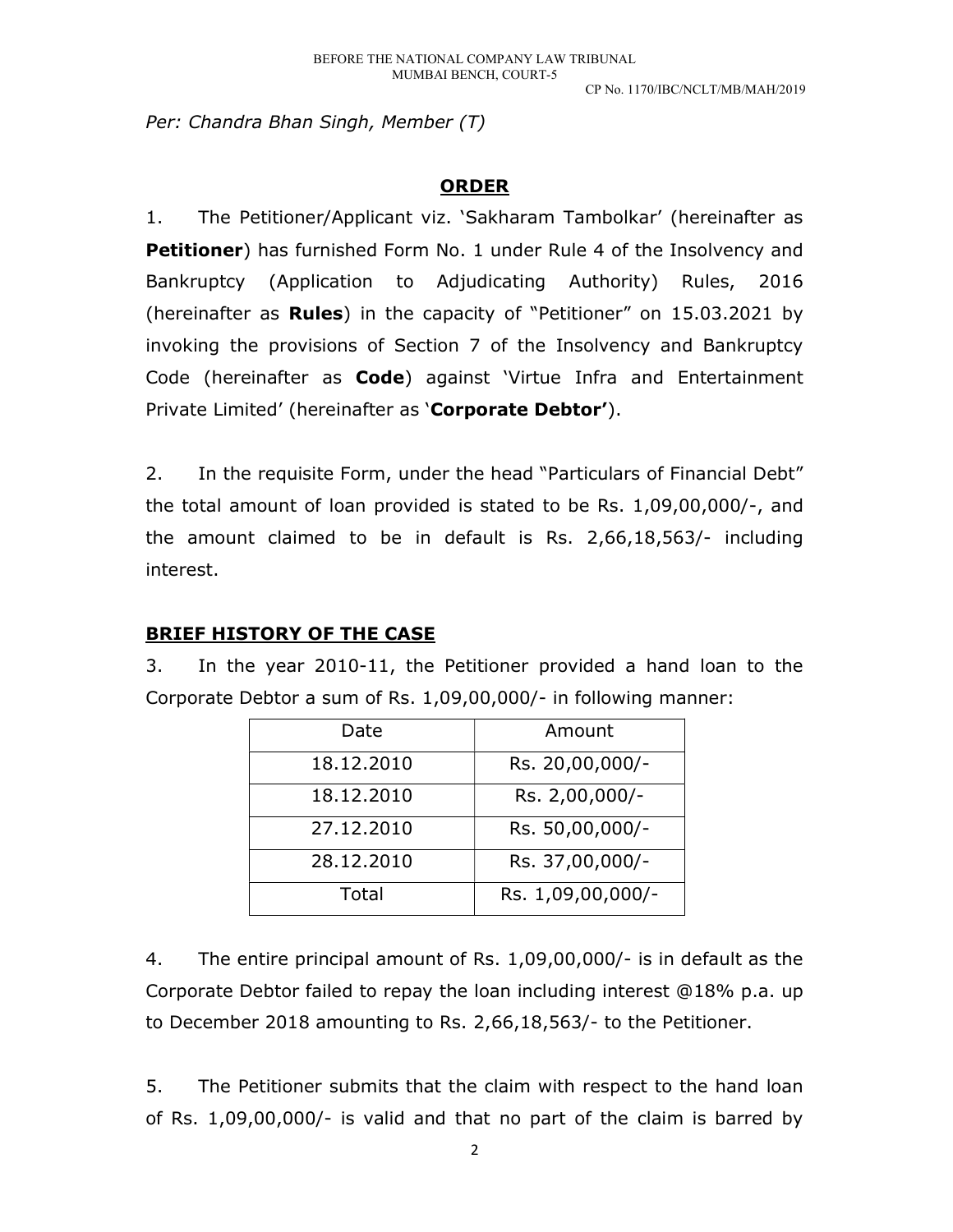limitation. The Corporate Debtor in its annual returns for the financial years 2010-2011, 2011-2012, 2012-2013, 2013-2014 and 2015-2016 has specifically acknowledged and admitted the liability of the said hand loan provided by the Petitioner to the Corporate Debtor.

### SUBMISSIONS BY THE CORPORATE DEBTOR IN REPLY

- 6. The Corporate Debtor filed a reply to the petition and raised the following contentions:
	- a. The present petition is barred by Section 238A of IBC. "238A - The provisions of the Limitation Act, 1963 shall, as far as may be, apply to the proceedings or appeals before the Adjudicating Authority, the National Company Law Appellate Tribunal, the Debt Recovery Tribunal or the Debt Recovery Appellate Tribunal, as the case may be."
	- b. Neither the Petitioner qualifies as a "creditor", nor the "claim" of the Petitioner falls under the provision of IBC. Further, there is no "debt" in the present facts, thus there arises no question of "default".
	- c. Further, there is no financial contract produced on record, no agreement for charging interest on the amount on record, no evidence to show that the money was transferred to the Corporate Debtor company against time value of money and thus, the claim made by the Petitioner is not maintainable under Section 7 of IBC.
	- d. The material facts, communications, events suppressed by the Petitioner, which are relevant for the controversy involved in the present case, clearly show that the present petition, is liable to be dismissed.
		- i. The Petitioner and his daughter are the Directors in a company known as Sanjeev Auto Parts Manufacturers Private Limited.
		- ii. The daughter of the Petitioner and the Mr. Amit Ahirrao, Director of Corporate Debtor were college friends and the decided to get married in the year 2008. Accordingly, their marriage was solemnized as per Hindu rites and customs on 16.02.2008 in Pune.
		- iii. Thereafter, mutual talks were going on amongst the family to venture into new business of civil construction and film production business.
		- iv. Accordingly, a land admeasuring 59205 sq. ft., 55.02 guntha and road affected FSI 17000 sq. fts (15.80 gunthas) out of agriculture land Gut No. 83 admeasuring 1H 30R situated at revenue village, Itkheda Taluka and District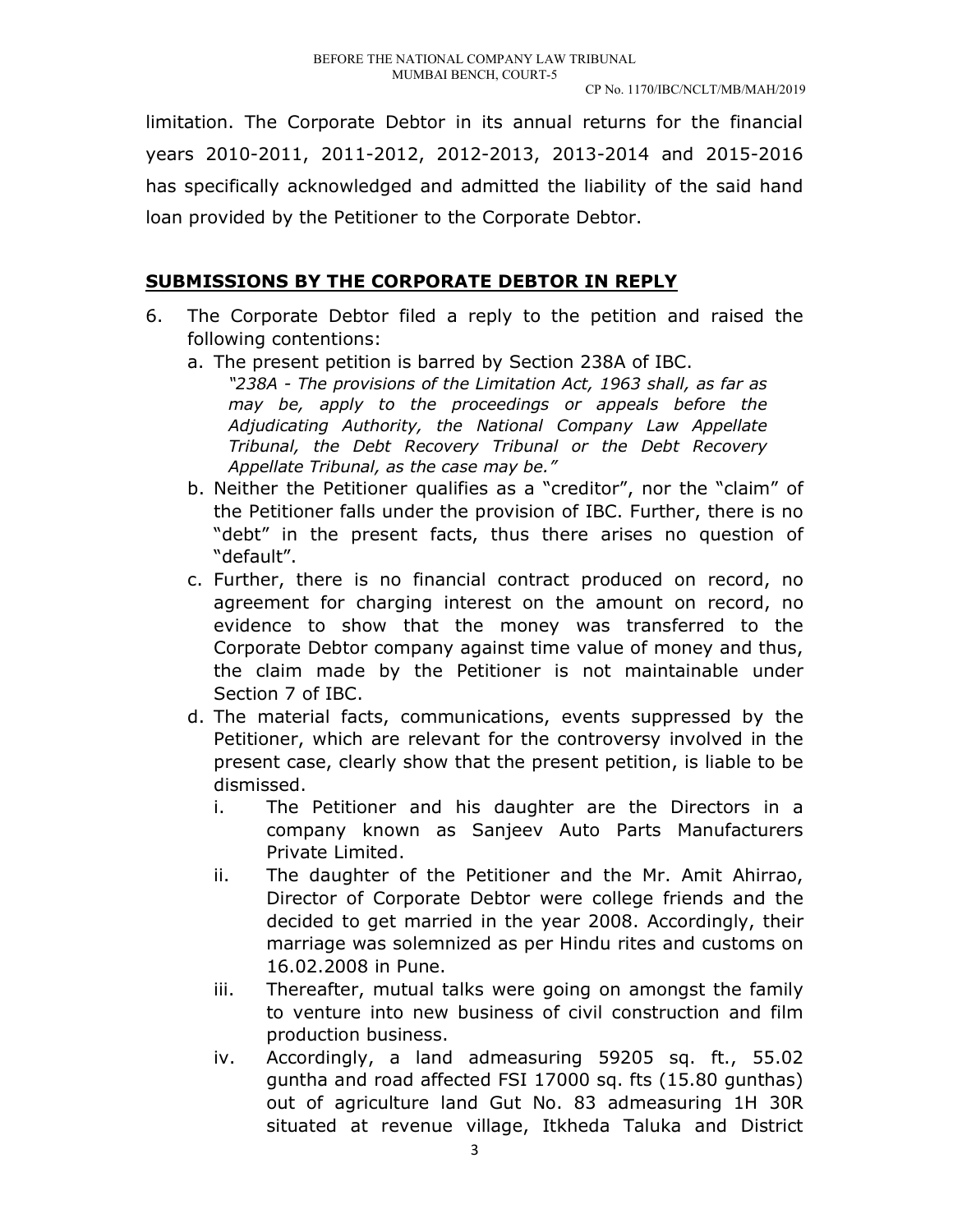Aurangabad (hereinafter referred to as the "said immovable property"), was identified for proposed development and it was decided to purchase the same from M/s Avny Venture for an amount of Rs. 2,27,22,000/-. It was agreed that the entire consideration shall be payable by end of the year 2010.

- v. On 05.05.2020, Sanjeev Auto Parts Manufacturers Private Limited made a payment of Rs. 11,00,000/- through cheque no. 397418 towards earnest amount to M/s Avny Venture for purchase of said immovable property.
- vi. Immediately thereafter, all the formalities of forming of new company were being carried out and the daughter of the Petitioner and Mr. Amit Ahirrao, were shown as Directors and the Corporate Debtor was registered with MCA on 21.07.2010.
- vii. Thereafter, it was agreed with the seller of the immovable property, that sale deed shall be executed by end of December 2010. The Petitioner and his daughter transferred the balance consideration from its bank account to the account of Corporate Debtor company and immediately, on the date of execution of the sale deed i.e. 27.12.2010 the said consideration was transferred to the seller of the land i.e. Avny Ventures and the same is duly reflected in paragraph 3 of registered sale deed dated 27.12.2010.
- viii. Thereafter, in and around May 2011, it came to the knowledge of Mr. Amit Ahirrao that even the adjacent land admeasuring 80 gunthas situated at gut no. 83, Itkheda, Aurangabad, to the said immovable property referred above, jointly owned by Mr. Rashied Lal, Mr. SK Nissar SK. Nabi Patel and Mr. Shaikh Gafur Shaikh Hussain, is up for sale. The same was internally discussed amongst all the family members and it was decided that, as both plots being adjacent when clubbed together for development, would offer great profits and will be commercially viable, it was decided to purchase the same for an amount of Rs. 1,80,00,000/-. The same is duly reflected in para 2 of registered Sale Deed dated 11.11.2011.
- ix. Thereafter, the Petitioner wanted to construct a factory shed for SAPMPL at Plot No. C4, MIDC area, Waluj, Aurangabad. Accordingly, it signed a building contract dated 20.01.2013 with the Respondent, wherein the terms and conditions relating to the same were recorded. The said work was duly completed by the Respondent and its payment were also made by SAPMPL to Respondent.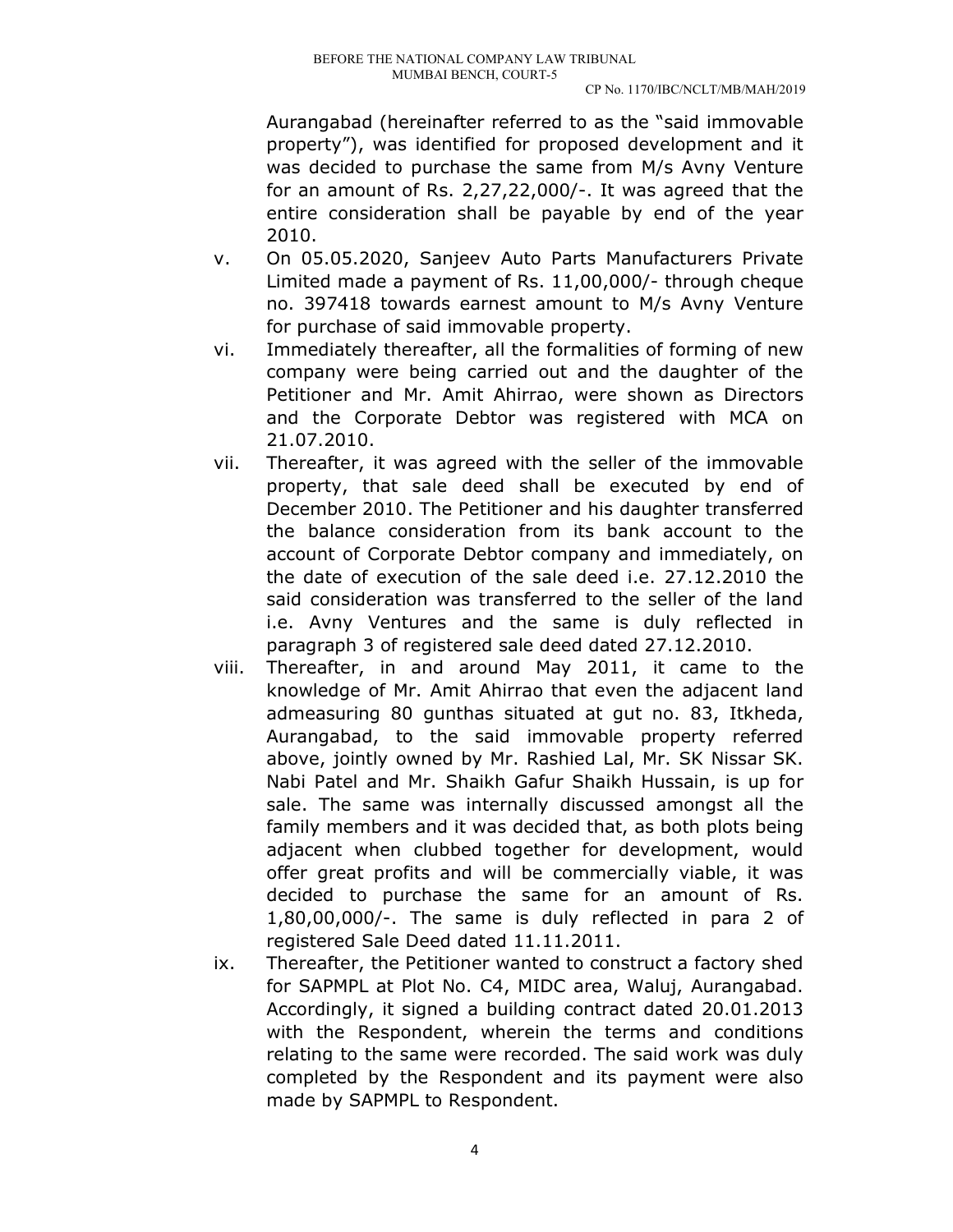- x. Thereafter, the Petitioner voluntarily executed a Gift Deed dated 03.09.2013 in favour of Mr. Amit Ahirrao an amount of Rs. 1,00,00,000/- is gifted out of Petitioner's own accord and free will and while in a sound state of mind and out of love for Donee. The said amount was paid through cheque drawn on Saraswat Co-operative Bank.
- xi. Thereafter, the Petitioner wanted to construct another factory shed for SAPMPL at Plot No. H31, MIDC Waluj, Aurangabad. Accordingly, work was commenced and subsequently, work also was increased by the Petitioner, for which invoices were also raised by the Corporate Debtor. But suddenly, the Petitioner decided to cancel the project, which resulted in a huge loss to the Corporate Debtor.
- xii. Thereafter in June 2014, the daughter of the Petitioner, as a Director of the Corporate Debtor, executed several Deeds of Transfer of development rights, and purchased the TDR for additional FSI on the said immovable property. Payment towards the same has been done by the Corporate Debtor.
- xiii. The Corporate Debtor in the meanwhile also produced two marathon movies, "Baji" and 'Siddhant", which did not do fairly well at the Box office and there was a loss to the Corporate Debtor.
- xiv. On 24.02.2016 and 25.02.2016, the daughter of the Petitioner and Mr. Amit Ahirrao also exchanged emails and started working out the commercials for the execution of development of the plot for commercial and residential building.
- xv. At the same time, family disputes began between Mr. Amit Ahirrao and Petitioner's daughter. On 08.11.2016 Mr. Amit Ahirrao received a notice from Petitioner's daughter for recovery of amount of Rs. 1,27,00,500/- with an interest of Rs. 34,32,302/- by making baseless claims related to the business transactions.
- xvi. On 17.01.2017, the Petitioner again issued a notice for recovery of amount of Rs. 2,09,00,000/- with interest of Rs. 1,13,61,972/- to Mr. Amit Ahirrao.
- xvii. On 08.12.2017 Mr. Amit Ahirrao sent a reply to the notices dated 08.11.2016 and 17.01.2017 through his advocate to the Petitioner and Petitioner's daughter denying the baseless allegations.

## SUBMISSIONS BY THE PETITIONER IN REJOINDER

7. The Petitioner filed a rejoinder to deal with the contentions raised by the Corporate Debtor in its reply and the same is as follows: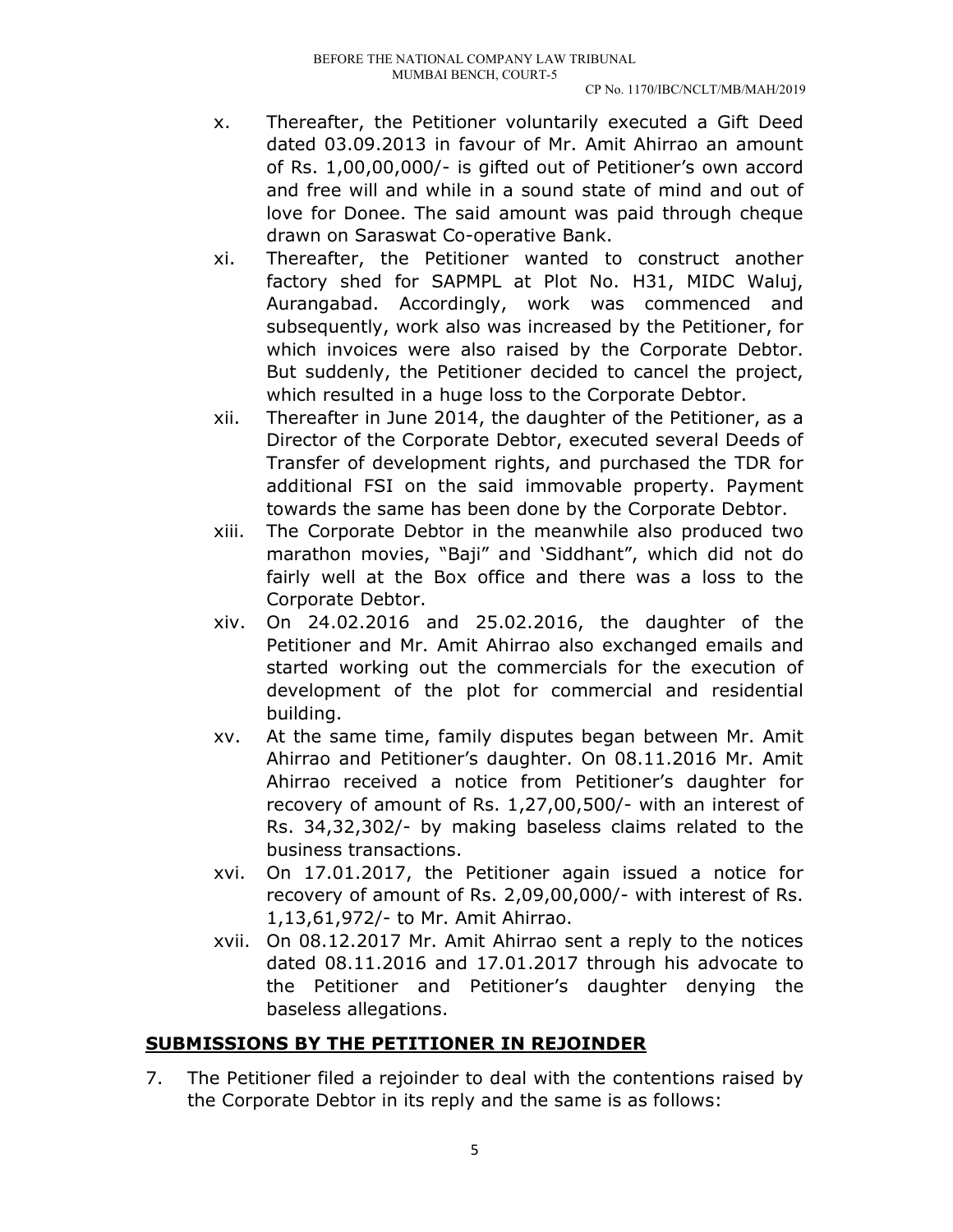- a. The disputes between the Petitioner's daughter and Mr. Amit Ahirrao are not connected in any manner whatsoever with the failure of the Corporate Debtor to repay the loan facility provided by the Petitioner.
- b. The loan facility was provided by the Petitioner to the Corporate Debtor for a sum of Rs. 1,09,00,000/- between 18.12.2010 and 28.12.2010. Pursuant thereto, the said loan facility of Rs. 1,09,00,000/- along with interest thereon has been recorded in the audited statements of accounts of the Corporate Debtor for the years ending 31.03.2011, 31.03.2012, 31.03.2013, 31.03.2014, 31.03.2015 and 31.03.2016. The present petition has been filed by the Petitioner on 26.03.2017, hence the present petition is not barred by law of limitation.
- c. The purchase of the immovable property mentioned has no relevance to the fact that the Corporate Debtor has failed to repay the loan facility of Rs. 1,09,00,000/- along with interest thereon to the Petitioner.
- d. The Petitioner deny that in notices dated 08.11.2016 and 17.01.2017, the Petitioner has made baseless claims to the business transaction, as alleged. It is pertinent to note that the Petitioner by notice dated 17.01.2017 had called upon the Director of the Corporate Debtor to repay the loan facility of Rs. 1,09,00,000/- with interest. However, the Corporate Debtor has till date failed to repay the said loan liability.

## Findings:

8. On going through the submissions made by the Learned Counsel from the both sides and on perusing the documents produced on record, it is understood that the Corporate Debtor has defaulted in repayment of debt. The Corporate Debtor has acknowledged its debt from time to time in the audited statements of accounts and also its liability to repay the same. However, the Corporate Debtor failed to pay. Hence, owing to the inability of the Corporate Debtor to pay its dues, this is a fit case to be moved under Section 7 of the I&B Code.

9. The Bench notes that a hand-loan facility of Rs. 1,09,00,000/- was granted by the Petitioner to the Corporate Debtor. On 18.12.2010, 27.12.2010 and 28.12.2010 the loan amount was disbursed to the Corporate Debtor in the following manner.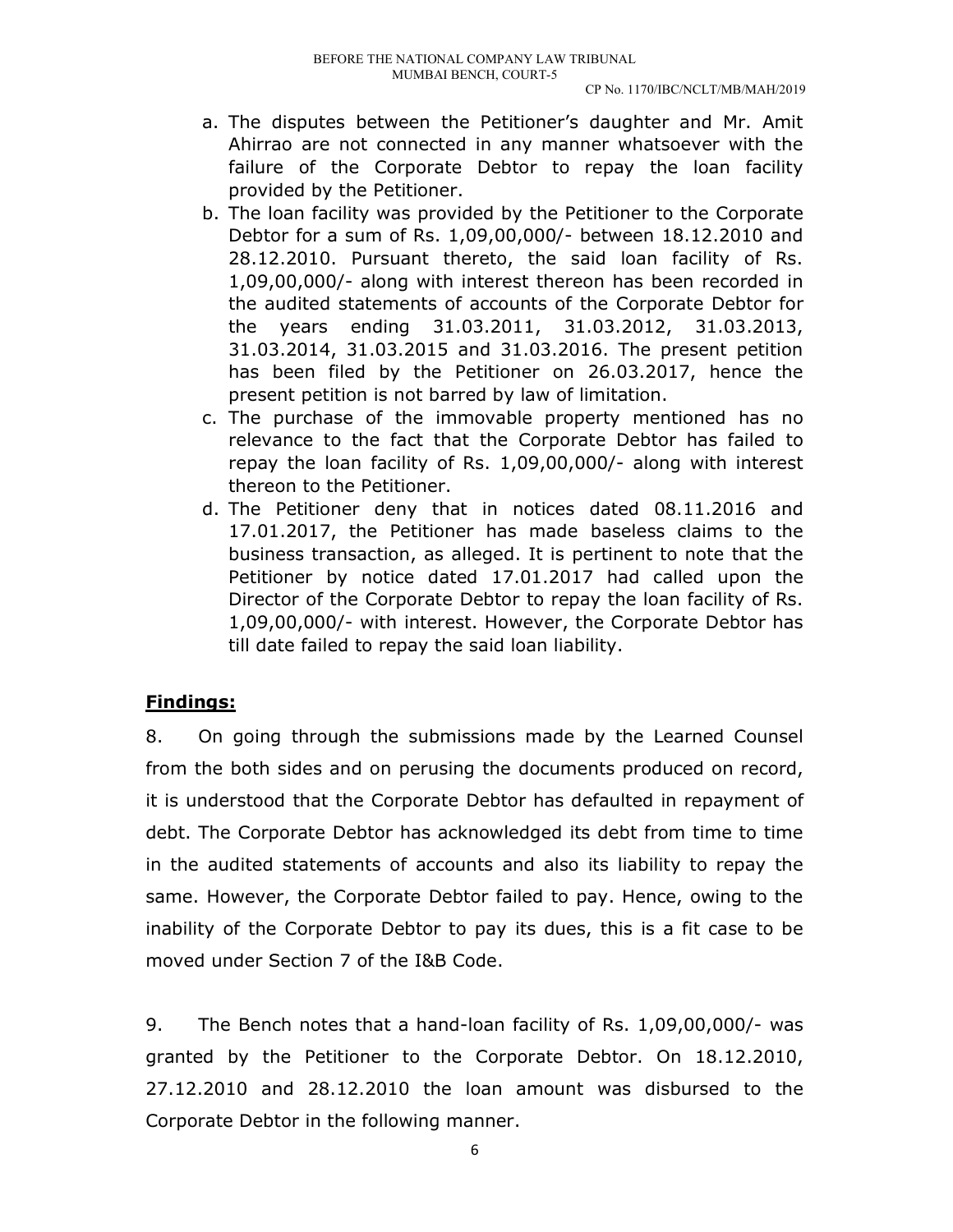#### BEFORE THE NATIONAL COMPANY LAW TRIBUNAL MUMBAI BENCH, COURT-5

#### CP No. 1170/IBC/NCLT/MB/MAH/2019

| Date       | Amount            |
|------------|-------------------|
| 18.12.2010 | Rs. 20,00,000/-   |
| 18.12.2010 | Rs. 2,00,000/-    |
| 27.12.2010 | Rs. 50,00,000/-   |
| 28.12.2010 | Rs. 37,00,000/-   |
| Total      | Rs. 1,09,00,000/- |

The above transactions are shown in Petitioner's Saraswat Bank account book in accordance with the Bankers Book Evidence Act, 1891.

| <b>FRANKLIN</b><br>SHARASWAT BAM, MILLIS AMPD<br>ADDRESS : FLDT MO.X-23, WALUJ IND. AREA.<br>HEAR HOTEL DASTS, WALUJ,                                                                                                                              |                                                         |                                                    | <b>MARCH A. Balleck Scott</b>                                                                                                                                                                                                                                                                               |                          |
|----------------------------------------------------------------------------------------------------------------------------------------------------------------------------------------------------------------------------------------------------|---------------------------------------------------------|----------------------------------------------------|-------------------------------------------------------------------------------------------------------------------------------------------------------------------------------------------------------------------------------------------------------------------------------------------------------------|--------------------------|
| DIST_AURANGAPAD                                                                                                                                                                                                                                    |                                                         |                                                    |                                                                                                                                                                                                                                                                                                             |                          |
| CI : : AURANGARAD                                                                                                                                                                                                                                  |                                                         |                                                    |                                                                                                                                                                                                                                                                                                             |                          |
| FEN CODE = 431136 = Fax = 1<br>PHONE #1 : 555044 = Fhone #2 : 564645                                                                                                                                                                               |                                                         |                                                    |                                                                                                                                                                                                                                                                                                             |                          |
|                                                                                                                                                                                                                                                    |                                                         |                                                    |                                                                                                                                                                                                                                                                                                             |                          |
| RUN DATE :29/01/2013 :0:02:1399199989 STATEMENT OF ACCOUNTS PERFECT CARD CARDE T                                                                                                                                                                   |                                                         |                                                    |                                                                                                                                                                                                                                                                                                             |                          |
|                                                                                                                                                                                                                                                    |                                                         |                                                    | sa minim                                                                                                                                                                                                                                                                                                    |                          |
|                                                                                                                                                                                                                                                    |                                                         |                                                    |                                                                                                                                                                                                                                                                                                             |                          |
| $D = t e$                                                                                                                                                                                                                                          |                                                         |                                                    |                                                                                                                                                                                                                                                                                                             | Total Amount Drift       |
|                                                                                                                                                                                                                                                    |                                                         |                                                    | $\begin{array}{c cccc} \hline & 10,600,00 & 1 & 11,772\cdot 10 & 12\\ \hline & 10,600,00 & 19,83,207\cdot 76 & 19\\ \hline & 1,90,900,00 & 20,61,772\cdot 10 & 12\\ \hline & 1,90,900,00 & 27,94,772\cdot 10 & 12\\ \hline & 6,35,000,00 & 27,94,772\cdot 10 & 12\\ \hline & 1,50,000,00 & 30,96,722\cdot $ |                          |
| 14/12/2010 21:22:21 :UnitWidrw1:MDS/6/30                                                                                                                                                                                                           |                                                         | <b>The Company's Company's Company's Company's</b> |                                                                                                                                                                                                                                                                                                             |                          |
| 18/12/2010 08:56:44   WIRTURE INDIA LTD                                                                                                                                                                                                            |                                                         | 247585. 20,00.000.00                               |                                                                                                                                                                                                                                                                                                             |                          |
| 18/12/2010 16:54:47 ;SL- 6057 DUSBURSED                                                                                                                                                                                                            |                                                         |                                                    |                                                                                                                                                                                                                                                                                                             |                          |
| 18/12/2010 16:55:02 :TAMBOLKAR S S                                                                                                                                                                                                                 | $\begin{array}{c} 24417 \\ 255303 \\ 22967 \end{array}$ |                                                    |                                                                                                                                                                                                                                                                                                             |                          |
|                                                                                                                                                                                                                                                    |                                                         |                                                    |                                                                                                                                                                                                                                                                                                             |                          |
|                                                                                                                                                                                                                                                    |                                                         |                                                    |                                                                                                                                                                                                                                                                                                             |                          |
|                                                                                                                                                                                                                                                    |                                                         |                                                    |                                                                                                                                                                                                                                                                                                             |                          |
|                                                                                                                                                                                                                                                    |                                                         |                                                    |                                                                                                                                                                                                                                                                                                             | 11,797.30 CR             |
|                                                                                                                                                                                                                                                    |                                                         | 38.50.000.00 :                                     |                                                                                                                                                                                                                                                                                                             | 49.88.060.05<br>DR       |
|                                                                                                                                                                                                                                                    |                                                         | 50.00.055.15                                       |                                                                                                                                                                                                                                                                                                             | 65.88.318.00 DR          |
| 18/12/2010 16:55:30 :TAMBOLKAR M 5<br>18/12/2010 16:56:39 :TAMBOLKAR M 5<br>18/12/2010 16:56:59 :TAMBOLKAR M 5<br>18/12/2010 16:56:59 :TAMBOLKAR M 5<br>17.12/2010 19:57:55 :S TAMBOLAR<br>17.12/2010 19:22:11 :RTGS SCANTER APTIC THE T           |                                                         | 16.00.055.15 :                                     | 46.05.038.04                                                                                                                                                                                                                                                                                                | 17.83.185.53<br>四尾       |
|                                                                                                                                                                                                                                                    |                                                         |                                                    |                                                                                                                                                                                                                                                                                                             | $29.831 - 0011$<br>DK.   |
|                                                                                                                                                                                                                                                    |                                                         | 10.00.000.00 :                                     |                                                                                                                                                                                                                                                                                                             | 39.85,280.00<br>DR.      |
| $[27/12/2010 - 10132111] \n5 5 7AB0LKAR$ $[27/12/2010 - 10132112] \n5 5 7AB0LKAR$ $[27/12/2010 - 1013212] \n5 6 7AB0LKAR$ $247357$ $[27/12/2010 - 2112613] \n5 6M - 1.$ $[27/12/2010 - 2112613] \n5 6M - 1.$ $[27/12/2010 - 2112613] \n6 7ABOLKAR$ |                                                         | 10.00.000.00                                       | $10,00,000.00$ :<br>$10,00,000.00$ : $2$<br>$10,00,000.00$ :                                                                                                                                                                                                                                                | 49.83.280.00<br>DR       |
|                                                                                                                                                                                                                                                    |                                                         |                                                    | 38.50.000.00                                                                                                                                                                                                                                                                                                | 11,33,280.00<br>DR.      |
| ?27/12/2010 21:26:31 :CloseTrf2:=>SBPUB/4921TD T;                                                                                                                                                                                                  |                                                         | and the control                                    | 1,85,346.00                                                                                                                                                                                                                                                                                                 | 9.47.934.00<br>DR.       |
|                                                                                                                                                                                                                                                    |                                                         |                                                    | 9,63,030.00 :                                                                                                                                                                                                                                                                                               | 15,096.00<br>CR          |
|                                                                                                                                                                                                                                                    |                                                         |                                                    |                                                                                                                                                                                                                                                                                                             | 10.15.096.00<br>CR       |
|                                                                                                                                                                                                                                                    |                                                         |                                                    | $10,00,000.00$ :<br>$10,00,000.00$ :                                                                                                                                                                                                                                                                        | 20.15.096.00<br>广告       |
|                                                                                                                                                                                                                                                    |                                                         |                                                    | 10.00.000.00                                                                                                                                                                                                                                                                                                | 30.15.096.00<br>CR       |
|                                                                                                                                                                                                                                                    |                                                         | 37.00.055.15 :                                     | ing Armans                                                                                                                                                                                                                                                                                                  | 6.84.959.15<br>DR:       |
| $[27/12/2010] = 21726131 [Uni1MHz1-1195/6/29] = 5003931\n[27/12/2010] = 2255330 (ini1MHz1-1195/6/29) = 5003931\n[28/12/2010] = 1255459 [1AM801kHz4e2 H2]\n[28/12/2010] = 1255459 [1AM801kHz4e2 H2]\n[28/12/2010] = 2253583$                        |                                                         |                                                    | 6.97.262.00                                                                                                                                                                                                                                                                                                 | 12,302.85<br><b>CR</b>   |
| : 12/2010   21:08:22  UnitWtdrw1:hosporzy<br> 27/12/2010   11:19:08   OrigBrCd = 46 Ini/Fried-LT:<br> 29/12/2010   21:20:09   SupDut:70MDS/6 For M:12 D: <br> 29/12/2010   21:20:09   Eughi:r30MDS/6 For M:12 D:                                   |                                                         |                                                    | 20,250.00                                                                                                                                                                                                                                                                                                   | 32.552.85                |
|                                                                                                                                                                                                                                                    |                                                         | 20,000.00 :                                        |                                                                                                                                                                                                                                                                                                             | 12, 357.85<br>CR.        |
|                                                                                                                                                                                                                                                    |                                                         | 5,000.00 :                                         |                                                                                                                                                                                                                                                                                                             | 7,552.85<br>FR:          |
| (3) /12/2010+ 03:38:35 .By int.CR. 01/10/2010-31/1;                                                                                                                                                                                                |                                                         |                                                    | 183.00                                                                                                                                                                                                                                                                                                      | 7.733.85 CR              |
| :31/12/2010/04:37:15 Int:MDS/6/1                                                                                                                                                                                                                   |                                                         |                                                    | 203.00 :                                                                                                                                                                                                                                                                                                    | 7.938.85<br>CR.          |
| 131/12/2010-04:37115 :iniiHDB/6/10                                                                                                                                                                                                                 |                                                         |                                                    | 67.00                                                                                                                                                                                                                                                                                                       | 8.005.85<br>CR           |
| :31/12/2010 04:37:16 :Intemps/6/28                                                                                                                                                                                                                 |                                                         |                                                    | 2,004.00 :                                                                                                                                                                                                                                                                                                  | 10.009.95<br>CR :        |
| $-(51/12/2010)/04:37:17:1n1:MD5/A/29$                                                                                                                                                                                                              |                                                         |                                                    | 4.598.00 :                                                                                                                                                                                                                                                                                                  | 14,507.85                |
| .:31/12/2010.04:37:17 :Int:MDS/6/32                                                                                                                                                                                                                |                                                         |                                                    | 10.00                                                                                                                                                                                                                                                                                                       | 14.617.95<br>CR.         |
| .31/12/2010.704:37:17 :Int:MDS/6/32<br>:04/01/2011 :13/27:51 :SANJEEV UATOPARTS                                                                                                                                                                    | 569260:                                                 |                                                    | 1,95,000.00 :                                                                                                                                                                                                                                                                                               | 2.09.517.85<br>CR :      |
| 104/01/2011 21:23:51 :SupOut:70MD6/6 For M:12 D:                                                                                                                                                                                                   | and and P                                               | 1.75.000.00                                        |                                                                                                                                                                                                                                                                                                             | 14.617.85 CR             |
| '10/01/2011 '15:02:23 'SELF                                                                                                                                                                                                                        | 247589:                                                 | 10,000.00                                          | refysion in the second process.<br>The process of the contract of the contract of the contract of the contract of the contract of the contract of<br>The contract of the contract of the contract of the contract of the contract of                                                                        | 4.517.85<br>CR.          |
|                                                                                                                                                                                                                                                    |                                                         |                                                    | 10.000.00 :                                                                                                                                                                                                                                                                                                 | 14, 517. 85<br>白菜        |
| 24/01/2011 13:20:30 (SL-6037                                                                                                                                                                                                                       | 2475601                                                 | 11.00.000.00                                       |                                                                                                                                                                                                                                                                                                             | 10.85.382.15<br>3R       |
| 24/01/2011 21:20:08 CloseTr#2:4>EBPUB/4921TD T:                                                                                                                                                                                                    |                                                         |                                                    | 1,85,365.00                                                                                                                                                                                                                                                                                                 | 9.00.017.15<br><b>DK</b> |
| 24/01/2011 21:20:08 :Clos:Trf2:=>SBPUR/4921TD T:                                                                                                                                                                                                   |                                                         |                                                    | 5.012.00                                                                                                                                                                                                                                                                                                    | 58                       |
| 174/01/2011, 21:20:09 :Clos:Trf2:=>SBPUB/4921TD T!                                                                                                                                                                                                 |                                                         |                                                    | 20.041.00 :                                                                                                                                                                                                                                                                                                 | 8,95,005.15              |
| 24/01/2011 21:20:10 :Clos:Trf2:=>SBPUB/4921TD T:                                                                                                                                                                                                   |                                                         |                                                    | 6,95,287.00 :                                                                                                                                                                                                                                                                                               | B, 74, 964.15<br>DR      |
| 24/01/2011 21:20:10 :Clos:Trf2:=>SBPUB/4921TD I'                                                                                                                                                                                                   |                                                         |                                                    | 1,89,801.00 :                                                                                                                                                                                                                                                                                               | 1,79,677.15<br>DR.       |
| 24/01/2011 21:20:11 (ClosiTrf2:=>SBPUE.4921TD T'                                                                                                                                                                                                   |                                                         |                                                    |                                                                                                                                                                                                                                                                                                             | 10.123.85<br>CR.         |
| 5/01/2011 21:08:28 (Swa0ut:70MDS/6 For M:12 D:"                                                                                                                                                                                                    |                                                         | 5.000.00                                           | 5,019 2.                                                                                                                                                                                                                                                                                                    | 15,142 99                |
| 27/01/2011 15:17:42 ECS RELIANCE POWER                                                                                                                                                                                                             |                                                         |                                                    |                                                                                                                                                                                                                                                                                                             | 10,142 05<br>CR          |
| 02/2011 15:42:03 :RTGS-CITI-S D TAMMOL+A                                                                                                                                                                                                           |                                                         |                                                    | 77.97                                                                                                                                                                                                                                                                                                       | 10,220.37<br>CR          |
|                                                                                                                                                                                                                                                    |                                                         |                                                    | 2.00.000.00                                                                                                                                                                                                                                                                                                 | 22,10,200.77<br>CR       |

10. The Bench observe that a hand-loan facility was provided by the Petitioner to the Corporate Debtor for a sum of Rs. 1,09,00,000/ between 18.12.2010 and 28.12.2010. The said loan facility of Rs. 1,09,00,000/- along with interest thereon has been recorded in the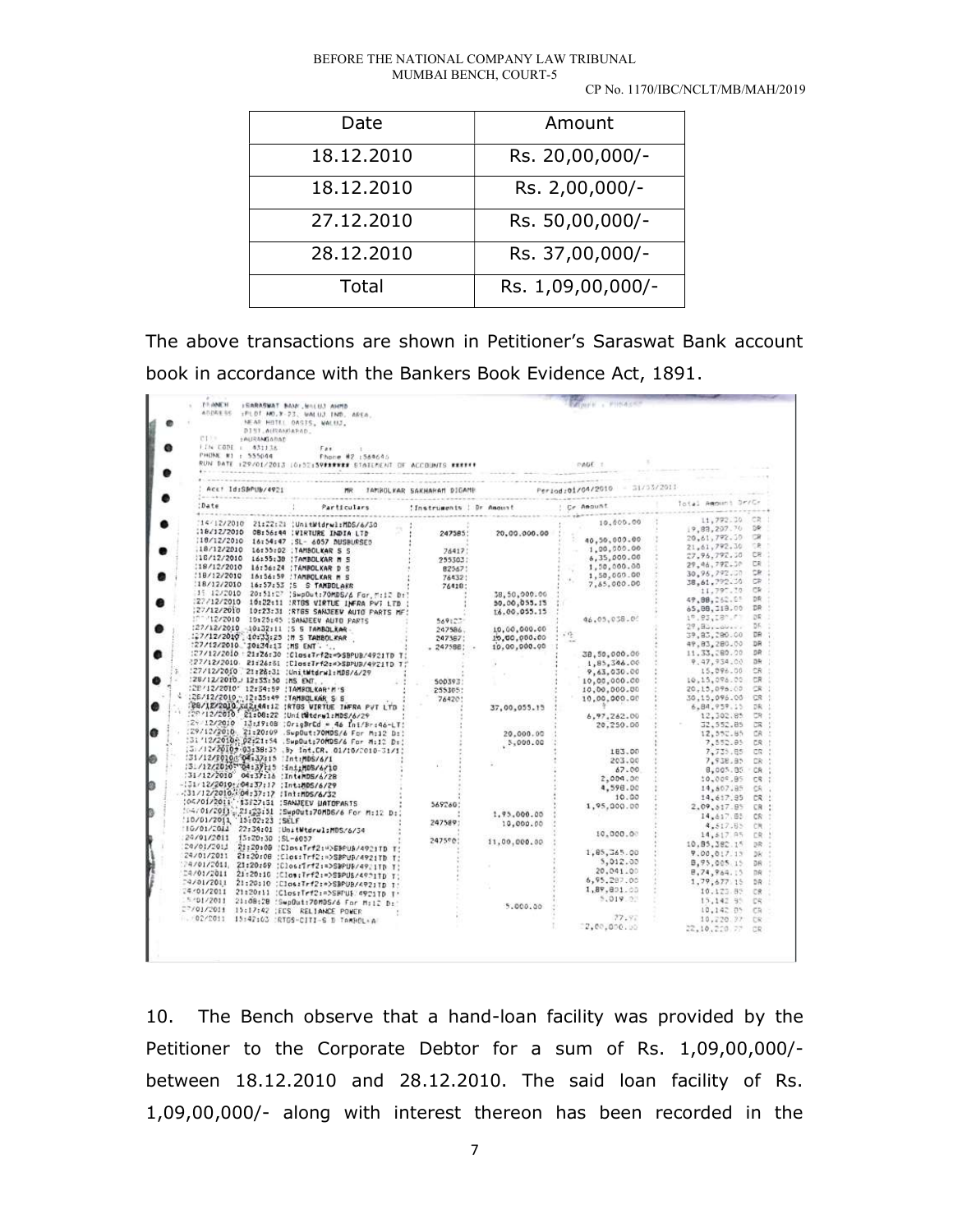audited statements of accounts of the Corporate Debtor for the years ending 31.03.2011, 31.03.2012, 31.03.2013, 31.03.2014, 31.03.2015 and 31.03.2016.

11. This Bench also take a note that the present petition is filed on 26.03.2019. The Corporate Debtor in its financial account statement for the financial year 2015-2016, under the head "Unsecured Term Loans", the Corporate Debtor recorded loan facility of Rs. 1,62,33,061/- which was provided by the Petitioner on record. The Hon'ble Supreme Court, in "Asset Reconstruction Company (India) Limited vs. Bishal Jaiswal" (15 April 2020, Civil Appeal No 323 of 2021), has held that for the purposes of Insolvency and Bankruptcy Code, 2016, balance sheet entries could constitute an acknowledgment of debt under Section 18 of the Limitation Act, 1963 (Limitation Act). Hence the contention raised by the Corporate Debtor that the present petition is barred by Section 238A of IBC, does not hold any ground and the present petition is not barred by law of limitation.

|                   | VIRTUE INFRA AND ENTERTAINMENT PRIVATE LIMITED<br><b>IFORMERLY KNOWN AS VIRTUAL INFRA PRIVATE LIMITED)</b><br>CIN : UZAMMMANURDUDPTC.205.767<br>Plot No. 7, "Revisions", Tital: Nagar, Aucongabad |                           |                                                        |                                   |
|-------------------|---------------------------------------------------------------------------------------------------------------------------------------------------------------------------------------------------|---------------------------|--------------------------------------------------------|-----------------------------------|
|                   | Notes Forming Part of The Einancial Statements for the Year Ended St." March 2016.<br>a comp furrow Boreversalings.                                                                               |                           |                                                        |                                   |
| $-$ PM $-$        | <b>Particulars</b>                                                                                                                                                                                | Saib Sch                  | 2012年12月                                               | 2010-0-13                         |
|                   | Limsecuted Term Lowes                                                                                                                                                                             |                           |                                                        |                                   |
| JALTE.            | Fascent Directors -                                                                                                                                                                               |                           |                                                        | 2. Tuy, 80 Kings, CIRL            |
| $\rightarrow$     | dured Warrock's difference.                                                                                                                                                                       |                           | 21 - PE W. PE W. R. L. R. C. CONTIN                    | 2. SLY 328-5-P-2-080.             |
|                   | Marthiane Sakharam Tambolkar<br>Classifica carry Ungarm from Tarminghillians                                                                                                                      |                           | 2.57.59.572.00                                         | STAND THE WALL CARD TO            |
| $\rightarrow$     | Arrel Builders (Prop. Ramesh Afrecan)                                                                                                                                                             |                           | <b>SERVICE . IN THE CONSTRUCTION</b><br>1.71.55.456.00 | 3.86.96.695.00.                   |
| $-10$             |                                                                                                                                                                                                   |                           |                                                        |                                   |
|                   | Transact diam'r.                                                                                                                                                                                  |                           | 6,45,13,605.00                                         | 5,08,59,934.00                    |
| * *               | Balances of Umprouved Loans are subject to confirmations.                                                                                                                                         |                           |                                                        |                                   |
| Sec. 2600         | serie : 4 Deferred Tax Liabilities (Net)<br><b>Particulars</b>                                                                                                                                    | Sub-Sch                   | 2015-16                                                | 2014-15                           |
|                   |                                                                                                                                                                                                   |                           | 6,883,001                                              | 45, 26, 26, 25, 25, 25,           |
|                   | Downing Deffered Tax Liability                                                                                                                                                                    |                           | <b>BLOSS 00</b>                                        |                                   |
|                   | Add - Carterit Year<br>Tremat                                                                                                                                                                     |                           | 14,979.00                                              | 6.883.00                          |
|                   | Norte: : S. Trade Pavables                                                                                                                                                                        |                           |                                                        |                                   |
| Sr. No.<br>TE.    | Particulars.<br>Payables for Material & Other                                                                                                                                                     | Seattle-Sicht<br>$\equiv$ | $2015 - 36$<br>1.61.27.313.00                          | $2014 - 15$                       |
|                   | Testable                                                                                                                                                                                          |                           | 1.61.27.313.00                                         | 1 424 94 873 00<br>1.69.94.873.00 |
| $5 - 1$           | dalances of above trade gavables are subject to confernations.                                                                                                                                    |                           |                                                        |                                   |
|                   | Note: 6 Short Term Provisions                                                                                                                                                                     |                           |                                                        |                                   |
|                   |                                                                                                                                                                                                   |                           | $2015 - 16$                                            | 2014-15                           |
| Sr. 160<br>$\sim$ | <b>Particulars</b><br>Photos with Early In                                                                                                                                                        | Suite-Sch.<br>玉           | 3.24, 329.00                                           | 13.11.280.00                      |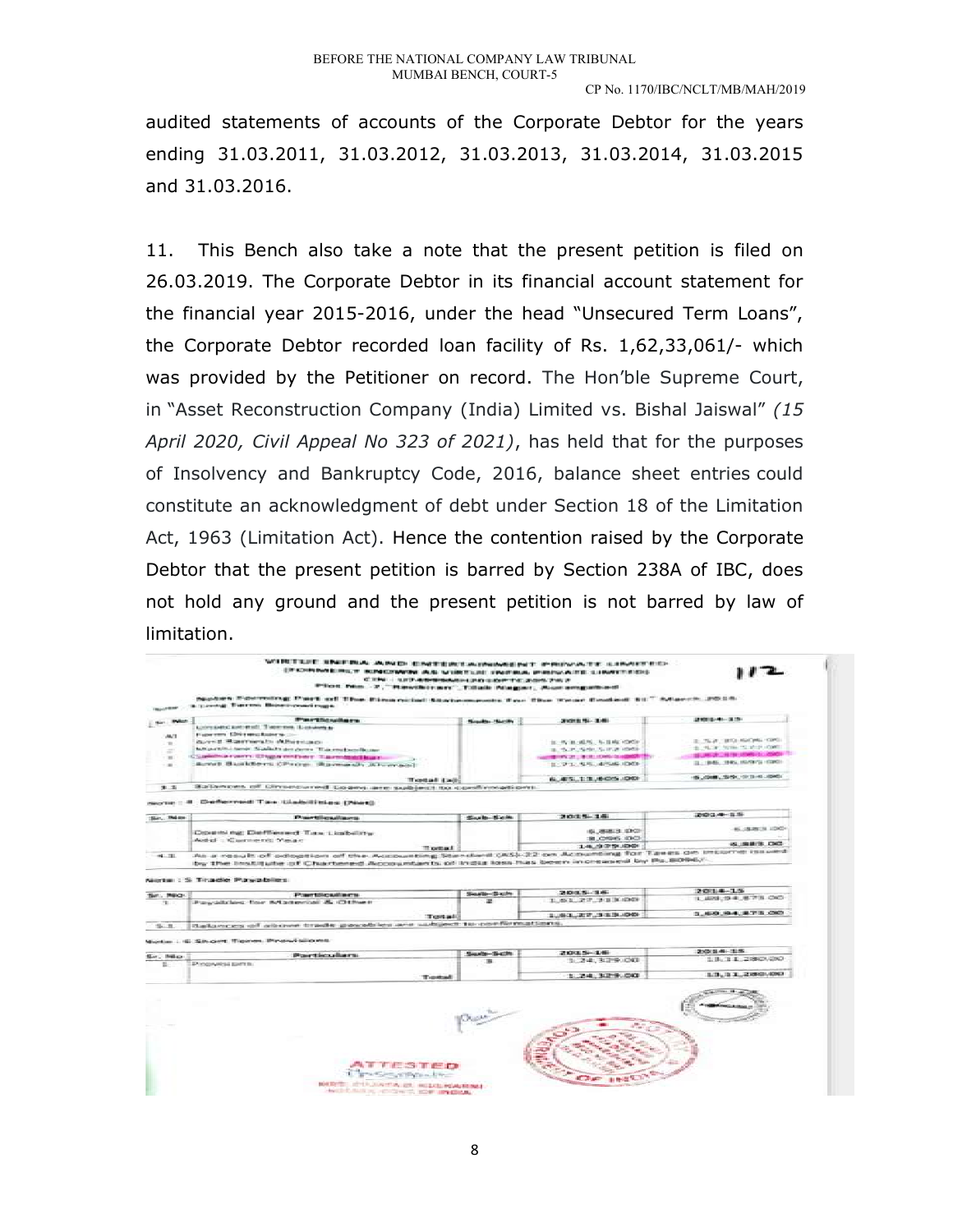12. The Bench observes that there is no financial contract or any agreement for charging interest, but the said loan facility along with interest thereon has been recorded in the audited statements of accounts of the Corporate Debtor for the years ending 31.03.2011, 31.03.2012, 31.03.2013, 31.03.2014, 31.03.2015 and 31.03.2016. The Hon'ble Supreme Court, in Orator Marketing Pvt. Ltd. v/s Samtex Desinz Pvt. Ltd. (Civil Appeal No. 2231 of 2021) is of the view that

"22. The NCLT and NCLAT have overlooked the words "if any" which could not have been intended to be otiose. 'Financial debt' means outstanding principal due in respect of a loan and would also include interest thereon, if any interest were payable thereon. If there is no interest payable on the loan, only the outstanding principal would qualify as a financial debt. Both NCLAT and NCLT have failed to notice clause(f) of Section 5(8), in terms whereof 'financial debt' includes any amount raised under any other transaction, having the commercial effect of borrowing."

Hence the contention raised by the Corporate Debtor that the claim made by the Petitioner without any agreement for charging interest is not maintainable under Section 7 of IBC, is not accepted by this Bench.

13. The Bench also notes that the Gift Deed dated 03.09.2013 in favour of Mr. Amit Ahirrao amounting to Rs. 1,00,00,000/- was executed by the Petitioner. But the amount which was mentioned in the petition as a debt is different from the amount which was given by the Petitioner to Mr. Amit Ahirrao in the said gift deed. The hand-loan which was given by the Petitioner to the Corporate Debtor is given in the financial year 2010- 2011. However, the amount of Rs. 1,00,00,000/- which was given by the Petitioner to Mr. Amit Ahirrao through a gift deed was in the year 2013, was not to the Corporate Debtor. Hence the said gift deed has nothing to do with the present petition.

9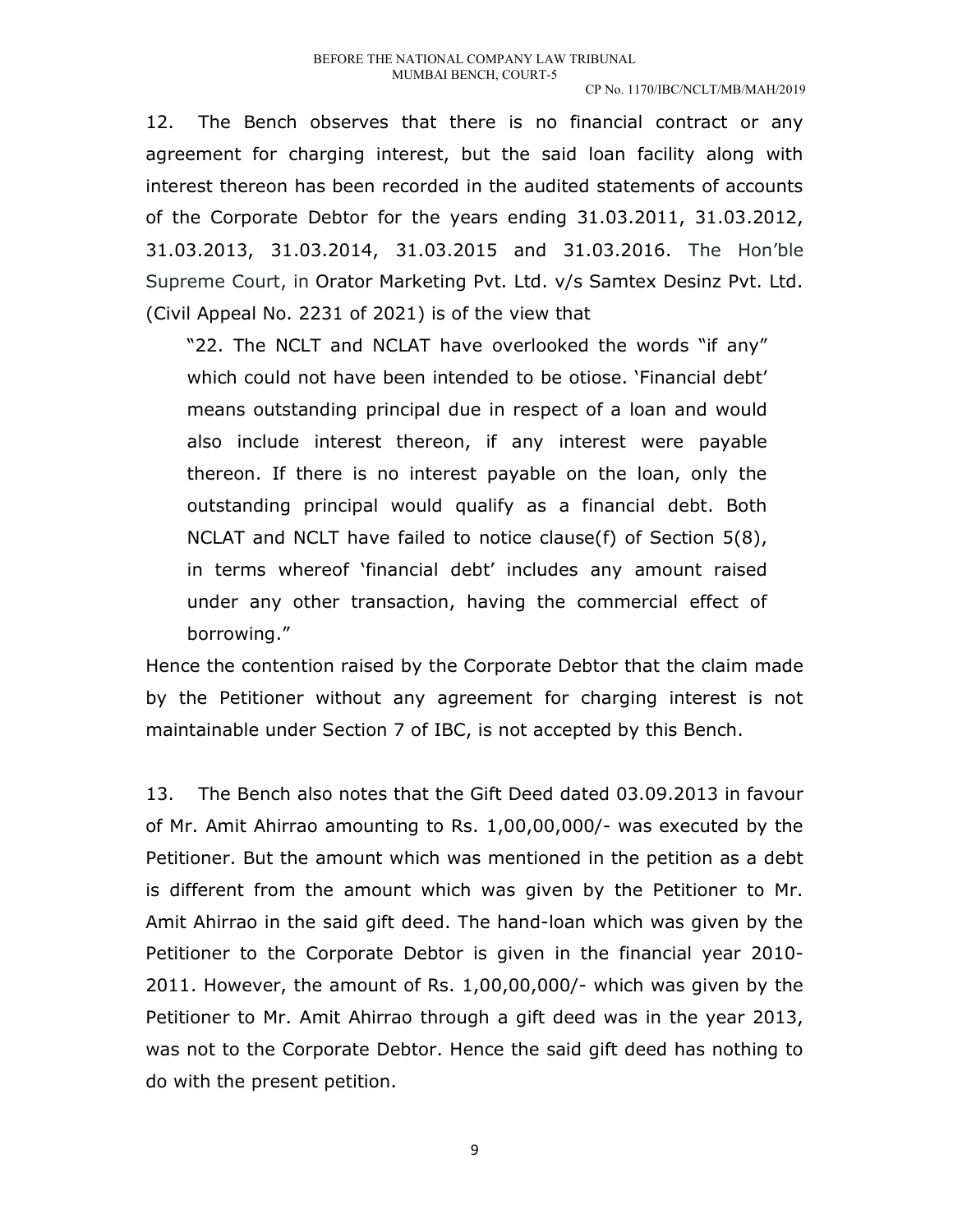14. The Bench has also gone through the previous orders passed in this matter, where on 18.09.2019, the Bench suggested to the Petitioner and the Corporate Debtor to discuss this matter though mediation. On 20.01.2020, the counsel for the Petitioner Mr. M. H. Kane submits that the mediation failed and report dated 18.12.2019 to that effect has been filed.

15. It is very clear to the Bench from the above that the Corporate Debtor has defaulted in the repayment of loan to the Corporate Debtor.

16. It is considered that the total amount of loan provided to the Corporate Debtor is stated to be Rs. 1,09,00,000/-. The amount claimed to be in default is stated as Rs. 2,66,18,563/- including interest. While there is no agreement executed between the parties for charging any interest, but the corporate Debtor in its audited statements of accounts for the year 31.03.2011, 31.03.2012, 31.03.2013, 31.03.2014, 31.03.2015 and 31.03.2016 recorded and acknowledged the loan amount with interest only. Be that it may, the Bench is of the view that the interest component would be decided by the IRP after the admission of the petition.

17. The above facts clearly reveal that the Corporate Debtor is liable to pay the Petitioner and defaulted in making the payment to the Petitioner. Hence, it is a fit case for admission.

18. Considering the above facts, the Bench concludes that the nature of Debt is a "Financial Debt" as defined under section 5 (8) of the Code. It has also been established that there is a "Default" as defined under section 3 (12) of the Code on the part of the Debtor. The two essential requirements, i.e. existence of 'debt' and 'default', for admission of a petition under section 7 of the I&B Code, have been met in this case.

10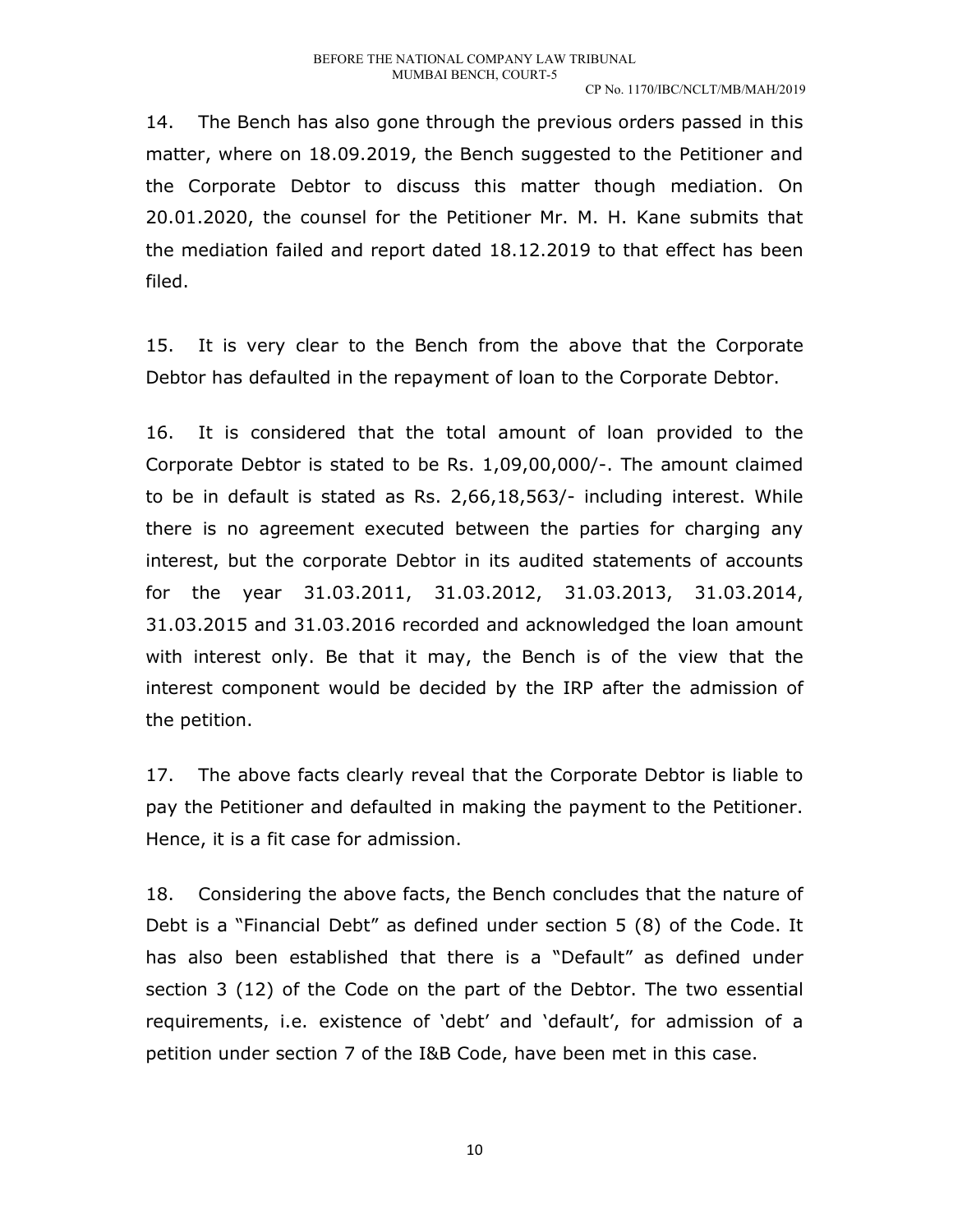#### CP No. 1170/IBC/NCLT/MB/MAH/2019

19. Further, the Bench also perused the Form – 2 i.e. written consent of the proposed Interim Resolution Professional submitted along with this application/petition by the Petitioner and there is nothing on record which proves that any disciplinary action is pending against the said proposed Interim Resolution Professional. The Petitioner has proposed the name of Insolvency Professional. The IRP proposed by the Petitioner, Anagha Anasingaraju, having office at 1-2 Aishwarya Sankul, G.A. kulkarni Path, Pune, Maharashtra, 411038, having registration No. IBBI/IPA-002/IP-N00247/2017-18/10732, is hereby appointed as Interim Resolution Professional to conduct the Insolvency Resolution Process.

20. Having admitted the Petition/Application, the provisions of Moratorium as prescribed under Section 14 of the Code shall be operative henceforth with effect from the date of order, and shall be applicable by prohibiting institution of any Suit before a Court of Law, transferring/encumbering any of the assets of the Debtor etc. However, the supply of essential goods or services to the "Corporate Debtor" shall not be terminated during Moratorium period. It shall be effective till completion of the Insolvency Resolution Process or until the approval of the Resolution Plan prescribed under Section 31 of the Code.

21. That as prescribed under **Section 13 of the Code** on declaration of Moratorium the next step of **Public Announcement** of the initiation of Corporate Insolvency Resolution Process shall be carried out by the IRP immediately on appointment, as per the provisions of the Code.

22. That the Interim Resolution Professional shall perform the duties as assigned under Section 18 and Section 15 of the Code and inform the progress of the Resolution Plan and the compliance of the directions of this Order within 30 days to this Bench. A liberty is granted to intimate even at an early date, if need be.

11